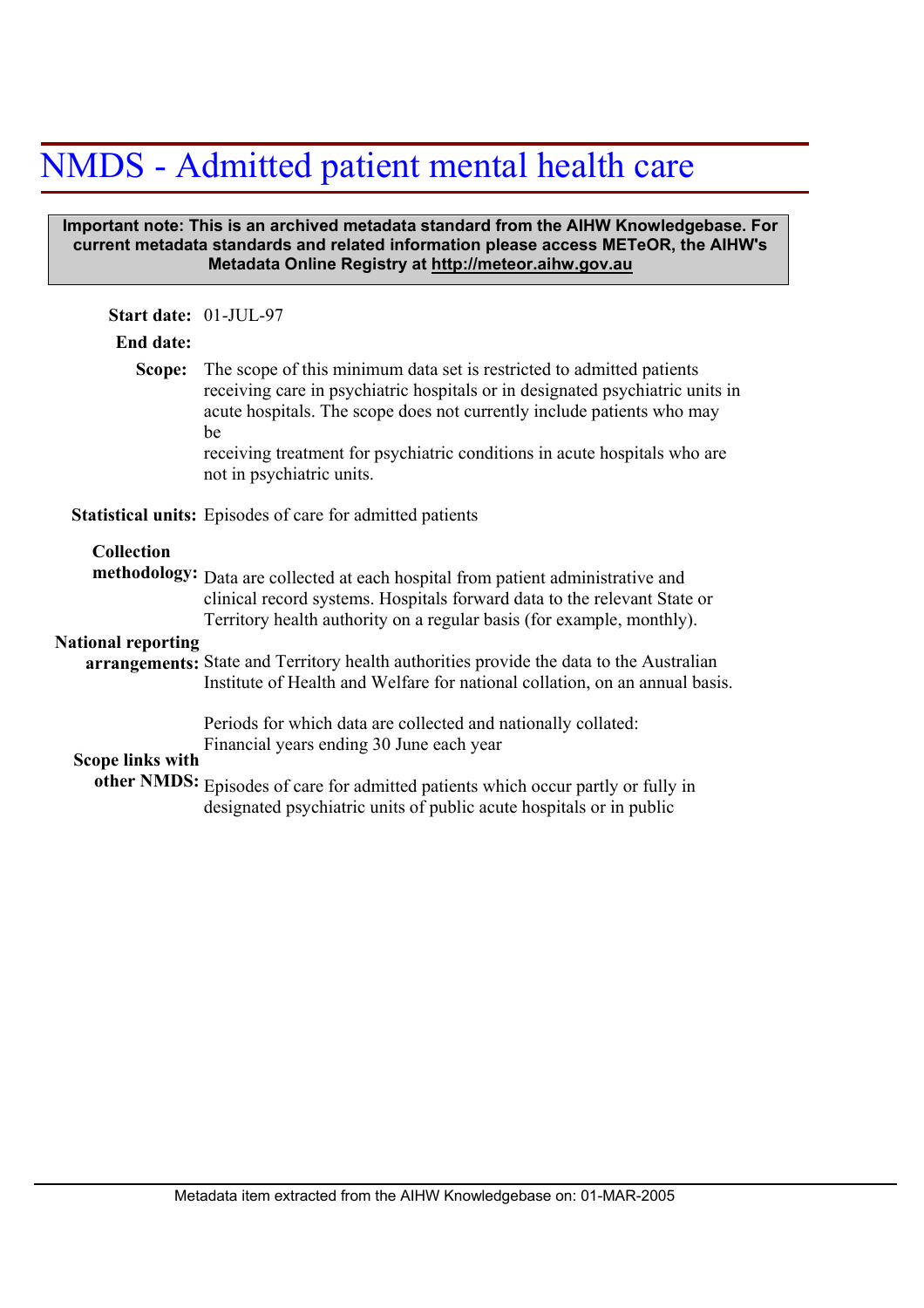|                                | psychiatric hospitals:<br>- Admitted patient care NMDS, version 2<br>- Admitted patient palliative care NMDS, version 2                                |
|--------------------------------|--------------------------------------------------------------------------------------------------------------------------------------------------------|
| <b>Source</b><br>organisation: | National Health Information Management Group                                                                                                           |
| <b>Comments:</b>               | Statistical units are entities from or about which statistics are collected or<br>in respect of which statistics are compiled, tabulated or published. |

## *Data elements linked to this Data set specification*

| <b>Name</b>                                     | Data                | Reg.                             | ID     | <b>Ver</b>     | <b>Type</b>                | <b>Current</b> |
|-------------------------------------------------|---------------------|----------------------------------|--------|----------------|----------------------------|----------------|
| Acute care episode for<br>admitted              | <b>NHDD</b>         | <b>NHIMG</b>                     | 000004 | 1              | Data<br>Element<br>Concept | Current        |
| <b>Additional diagnosis</b>                     | <b>NHDD</b>         | NHIMG 000005                     |        | 5              | Data<br>Element            | Current        |
| Admission                                       | <b>NHDD</b>         | <b>NHIMG</b>                     | 000007 | 3              | Data<br>Element<br>Concept | Current        |
| Admission date                                  | <b>NHDD</b>         | <b>NHIMG</b>                     | 000008 | $\overline{4}$ | Data<br>Element            | Current        |
| Admitted patient                                | <b>NHDD</b>         | NHIMG 000011                     |        | 3              | Data<br>Element<br>Concept | Current        |
| Area of usual residence                         | <b>NHDD</b>         | NHIMG 000016                     |        | 3              | Data<br>Element            | Current        |
| <b>Australian State/Territory</b><br>identifier | Int.<br><b>NHDD</b> | <b>NCSIMG</b><br>NCSDD & & NHIMG | 002025 | 4              | Data<br>Element            | Current        |
| Care type                                       | <b>NHDD</b>         | <b>NHIMG</b>                     | 000168 | 4              | Data<br>Element            | Current        |
| Country of birth                                | Int.<br><b>NHDD</b> | <b>NCSIMG</b><br>NCSDD & & NHIMG | 002004 | $\overline{4}$ | Data<br>Element            | Current        |
| Date of birth                                   | Int.<br><b>NHDD</b> | <b>NCSIMG</b><br>NCSDD & & NHIMG | 002005 | 5              | Data<br>Element            | Current        |
| Diagnosis                                       | <b>NHDD</b>         | NHIMG 000398                     |        | $\overline{2}$ | Data<br>Element<br>Concept | Current        |
| Diagnosis related group                         | <b>NHDD</b>         | <b>NHIMG</b>                     | 000042 | $\mathbf{1}$   | Data<br>Element            | Current        |
| Employment status - acute                       | <b>NHDD</b>         | NHIMG 000395                     |        | $\overline{2}$ | Data                       | Current        |

Metadata item extracted from the AIHW Knowledgebase on: 01-MAR-2005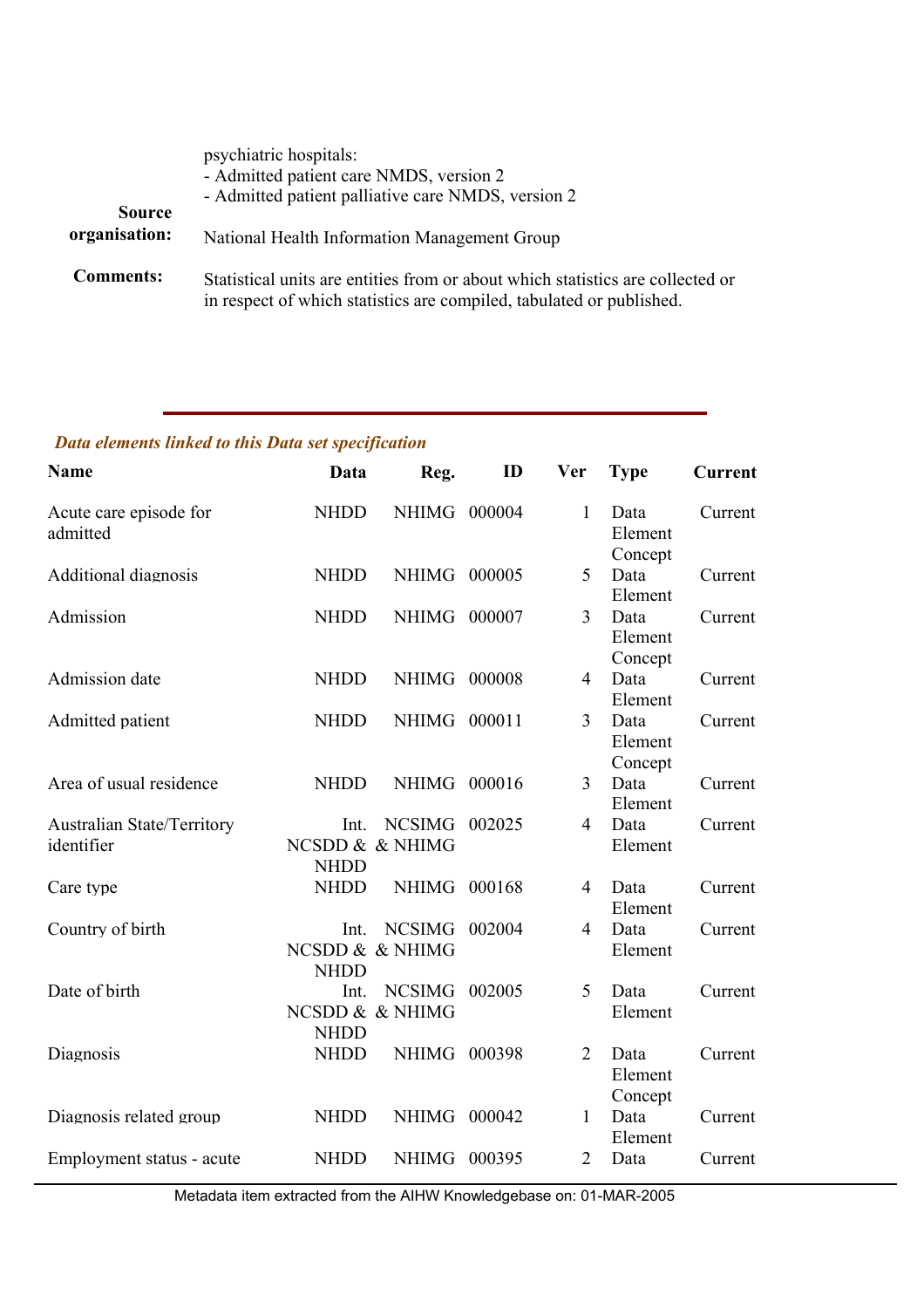| hospital and private psychiatric<br>hospital admissions       |                     |                                  |        |                | Element                    |         |
|---------------------------------------------------------------|---------------------|----------------------------------|--------|----------------|----------------------------|---------|
| Employment status - public<br>psychiatric hospital admissions | <b>NHDD</b>         | NHIMG 000317                     |        | $\overline{2}$ | Data<br>Element            | Current |
| Establishment identifier                                      | <b>NHDD</b>         | <b>NHIMG</b>                     | 000050 | 4              | Derived<br>Data<br>Element | Current |
| Establishment number                                          | <b>NHDD</b>         | <b>NHIMG</b>                     | 000377 | 4              | Data<br>Element            | Current |
| Establishment sector                                          | <b>NHDD</b>         | <b>NHIMG</b>                     | 000379 | 4              | Data<br>Element            | Current |
| Hospital                                                      | <b>NHDD</b>         | <b>NHIMG</b>                     | 000064 | 1              | Data<br>Element<br>Concept | Current |
| Indigenous status                                             | Int.<br><b>NHDD</b> | <b>NCSIMG</b><br>NCSDD & & NHIMG | 002009 | 5              | Data<br>Element            | Current |
| Major diagnostic category                                     | <b>NHDD</b>         | <b>NHIMG</b>                     | 000088 | 1              | Data<br>Element            | Current |
| Marital status                                                | Int.<br><b>NHDD</b> | <b>NCSIMG</b><br>NCSDD & & NHIMG | 002014 | 4              | Data<br>Element            | Current |
| Mental health legal status                                    | <b>NHDD</b>         | <b>NHIMG</b>                     | 000092 | 5              | Data<br>Element            | Current |
| Mode of separation                                            | <b>NHDD</b>         | <b>NHIMG</b>                     | 000096 | 3              | Data<br>Element            | Current |
| Patient                                                       | <b>NHDD</b>         | NHIMG 000117                     |        | 1              | Data<br>Element<br>Concept | Current |
| Pension status - psychiatric<br>patients                      | <b>NHDD</b>         | <b>NHIMG</b>                     | 000121 | $\overline{2}$ | Data<br>Element            | Retired |
| Person identifier                                             | Int.<br><b>NHDD</b> | <b>NCSIMG</b><br>NCSDD & & NHIMG | 002020 | $\overline{2}$ | Data<br>Element            | Current |
| Previous specialised treatment                                | <b>NHDD</b>         | NHIMG 000139                     |        | 3              | Data<br>Element            | Current |
| Referral to further care<br>(psychiatric patients)            | <b>NHDD</b>         | <b>NHIMG</b>                     | 000143 | $\mathbf{1}$   | Data<br>Element            | Current |
| Region code                                                   | <b>NHDD</b>         | NHIMG 000378                     |        | 2              | Data<br>Element            | Current |
| Separation                                                    | <b>NHDD</b>         | NHIMG 000148                     |        | 3              | Data<br>Element<br>Concept | Current |
| Separation date                                               | <b>NHDD</b>         | NHIMG 000043                     |        | 5              | Data<br>Element            | Current |
| <b>Sex</b>                                                    | Int.<br><b>NHDD</b> | <b>NCSIMG</b><br>NCSDD & & NHIMG | 002024 | $\overline{4}$ | Data<br>Element            | Current |
| Source of referral to public                                  | <b>NHDD</b>         | NHIMG 000150                     |        | 3              | Data                       | Current |

Metadata item extracted from the AIHW Knowledgebase on: 01-MAR-2005